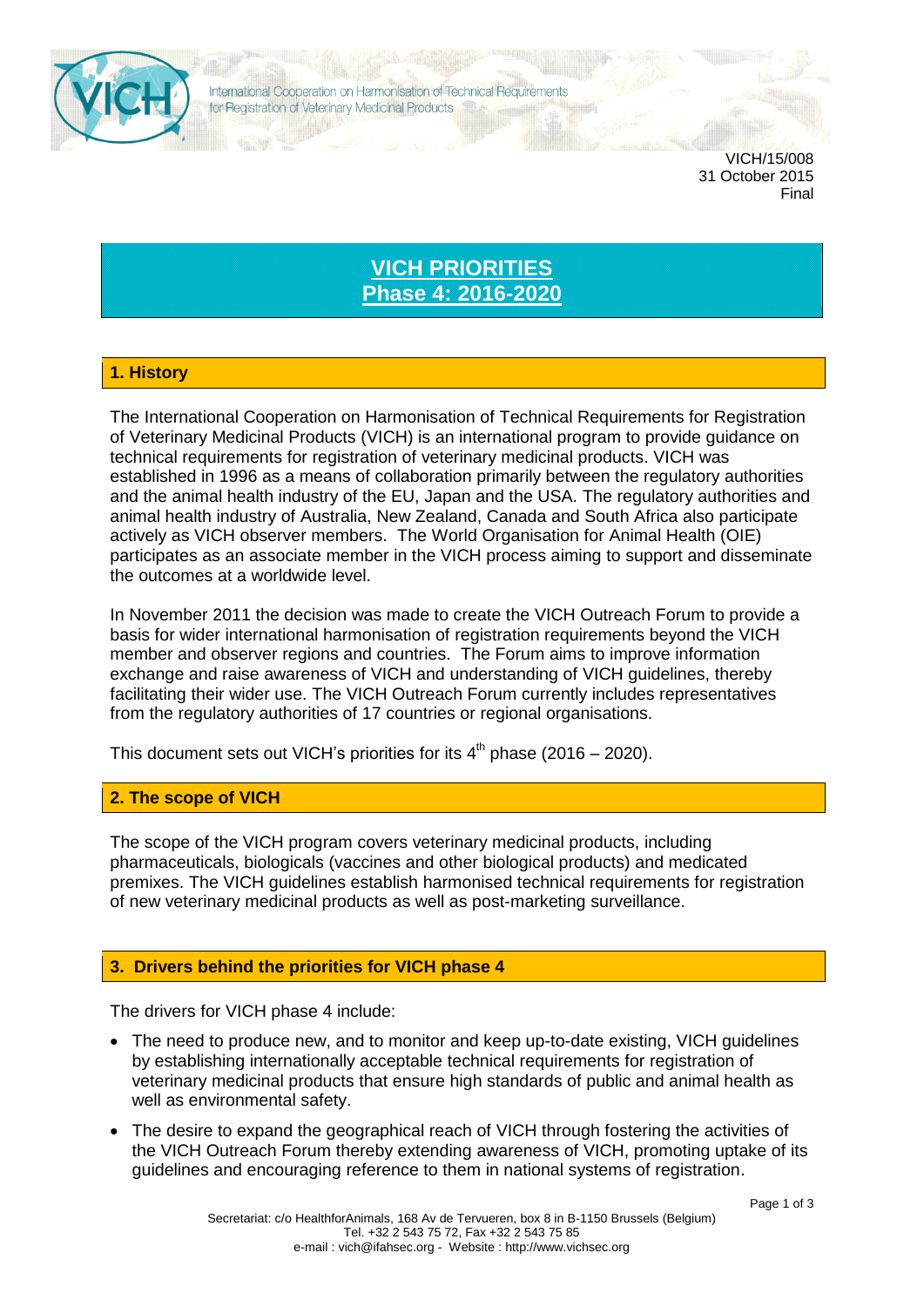- The desire to foster effective cooperation with the OIE, particularly with regard to the OIE's strategic focus on promoting good governance of veterinary medicinal products which provides the framework within which OIE member countries can apply the technical requirements established in VICH guidelines. In this context, the OIE strategy refers to VICH as the reference body regarding the technical requirements for registration of veterinary medicinal products and related scientific aspects.
- The drive to harmonise technical requirements for the regulatory control of veterinary medicinal products at an international level so as to minimise the impact of diseases that can be controlled through appropriate treatment with safe and effective veterinary medicines.
- The desire to reduce the use of animals in the registration of veterinary medicinal products by eliminating the need for repetition of studies in each region and fostering the uptake of harmonised testing strategies that are accepted in all regions and that replace, refine and reduce animal testing.
- The need to recognise that antimicrobial resistance is a global public and animal health threat and that VICH can contribute to the international efforts to combat antimicrobial resistance by promoting access to effective antimicrobial agents and by producing guidance on technical requirements that aim to prevent or minimise factors that select for antimicrobial resistance in humans and animals.
- The need for efficient use of resources, within both regulatory authorities and the veterinary medicinal products industry, while ensuring the effectiveness of regulatory systems. In this context harmonised technical requirements and study protocols facilitate the registration process across different countries and/or regions by increasing the consistency of data requirements and the predictability of applied technical requirements and reduce variability of outcome, the occurrence of delays and overall costs of the process. Furthermore, harmonised technical requirements and study protocols facilitate the comparison and acceptance of data and assessments between national or regional regulatory authorities.
- The desire to minimise the cost of gaining registration and thereby facilitating new veterinary medicines entering the market and improving access to effective and safe veterinary medicinal products.
- $\bullet$  The opportunity to benefit from ICH<sup>1</sup> guidelines and procedures, using ICH experience in the development of VICH guidelines and processes whenever possible.

#### **4. Priorities for the period 2016-2020**

VICH will **continue** the following key activities

- Establish guidelines on harmonised technical requirements for veterinary medicinal products considering need, feasibility and resources required.
- Update or revise guidelines, where required, in light of new scientific knowledge, experience gained or other needs arising following a systematic and periodic review process.
- Foster the already close collaboration with OIE as a pre-requisite to successful implementation of the wider objective of international harmonisation. VICH will support the strategic activities of OIE that are targeted at good governance of veterinary medicinal products in OIE member countries.

<sup>1&</sup>lt;br><sup>1</sup> ICH – International Conference on Harmonisation of Technical Requirements for the Registration of Pharmaceuticals for Human use